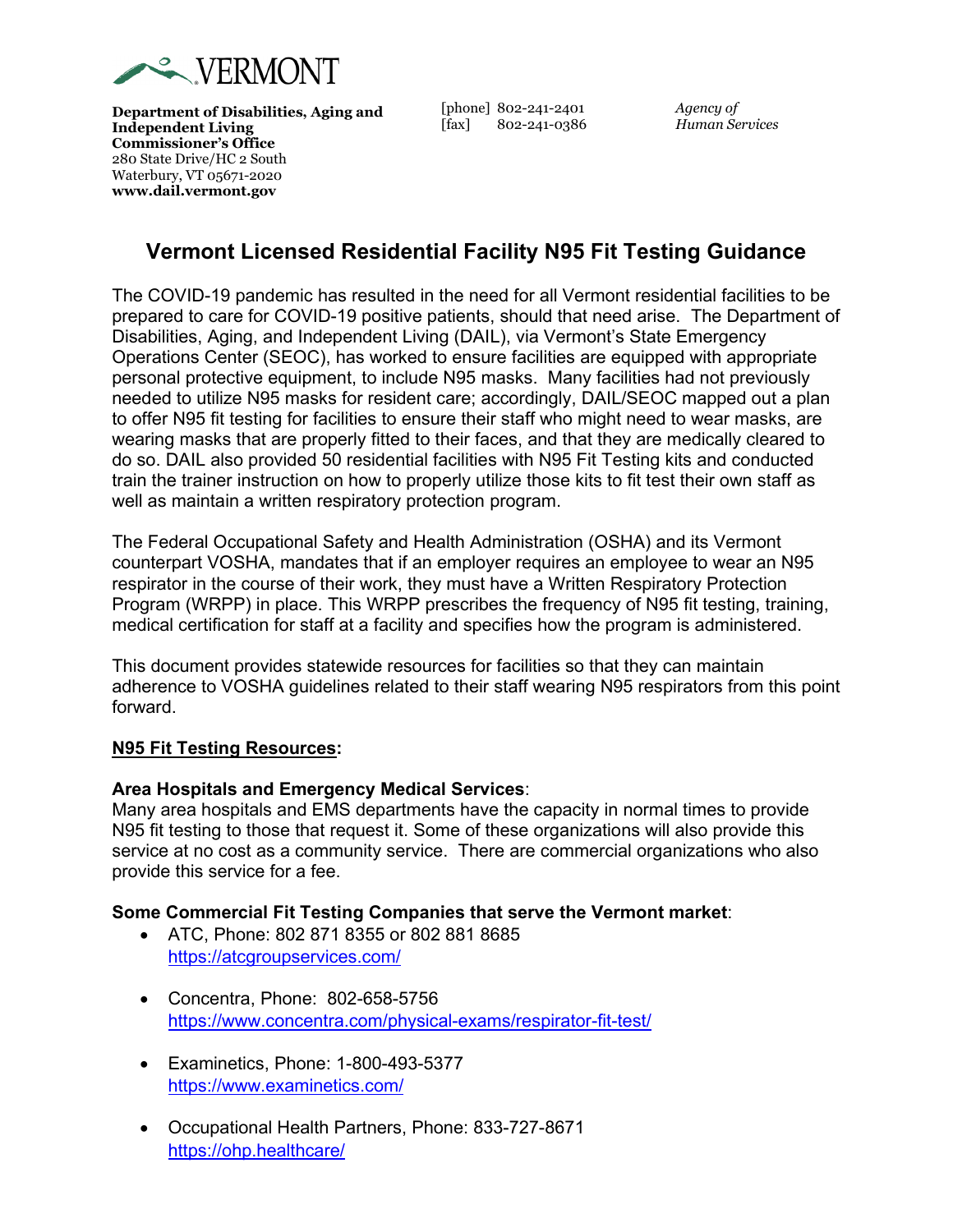# **Train the Trainer Model for N95s by Residential Facilities or Programs**:

N95 Fit testing kits are available to purchase online. Instructional videos on how to use these kits are also available online. A best practice would be to invite an area hospital or EMS medical professional to demonstrate how the fit testing is done and learn how to do it properly. Another possible practice would be for one facility in an area to take the lead learning how to fit test staff, conduct them, and then assist other local facilities that were interested in participating. They could also choose to switch roles in subsequent years to spread out the costs.

# **Training on Wearing a N95 Respirator:**

OSHA requires that in addition to being fit tested to an N95 respirator, anyone who is required to use one needs to be trained on how to properly wear it. One role of the commercial fit testing companies is to do this training in conjunction with the N95 fit test. Alternatively, this N95 respirator training can be located online and a coordinated effort by a program assisting staff with watching these videos will satisfy the requirement by OSHA for training on how to wear an N95. Project WorkSAFE referenced below can also help with training resources for N95 respirators.

#### **Medical Examinations:**

Medical Examinations are required by OSHA before N95 fit testing can be done. The medical examinations are to be conducted by a licensed medical professional. A medical staff person of a residential facility cannot conduct medical examinations for its own staff for fit testing. The medical professional will certify if someone is cleared to wear a N95, or not, or request additional information if it is required before they can be cleared. A staff person can use their own primary care provider to provide medical clearance however the employer is required by OSHA to pay for any cost incurred for this service (copay, etc.) as it is a work related expense for the employee.

# **Private entities that provide medical examination services for N95 Fit Testing in Vermont:**

- Concentra, Phone: 802-658-5756 <https://www.concentra.com/physical-exams/respirator-fit-test/>
- Occupational Health Partners, Phone: 833-727-8671 <https://ohp.healthcare/>

#### **Online entity that provides medical examination services for N95 Fit Testing:**

- 3-M (Manufacturer of both fit test kits and N95 respirators). Cost is \$29 per exam.
- <https://www.respexam.com/>

# **Written Respiratory Protection Plan:**

A WRPP prescribes the frequency of N95 fit testing, training, medical certification for staff at a facility and specifies how the program is administered. Project WorkSAFE is a division of the Vermont Department of Labor. Project WorkSAFE provides consultation to Vermont